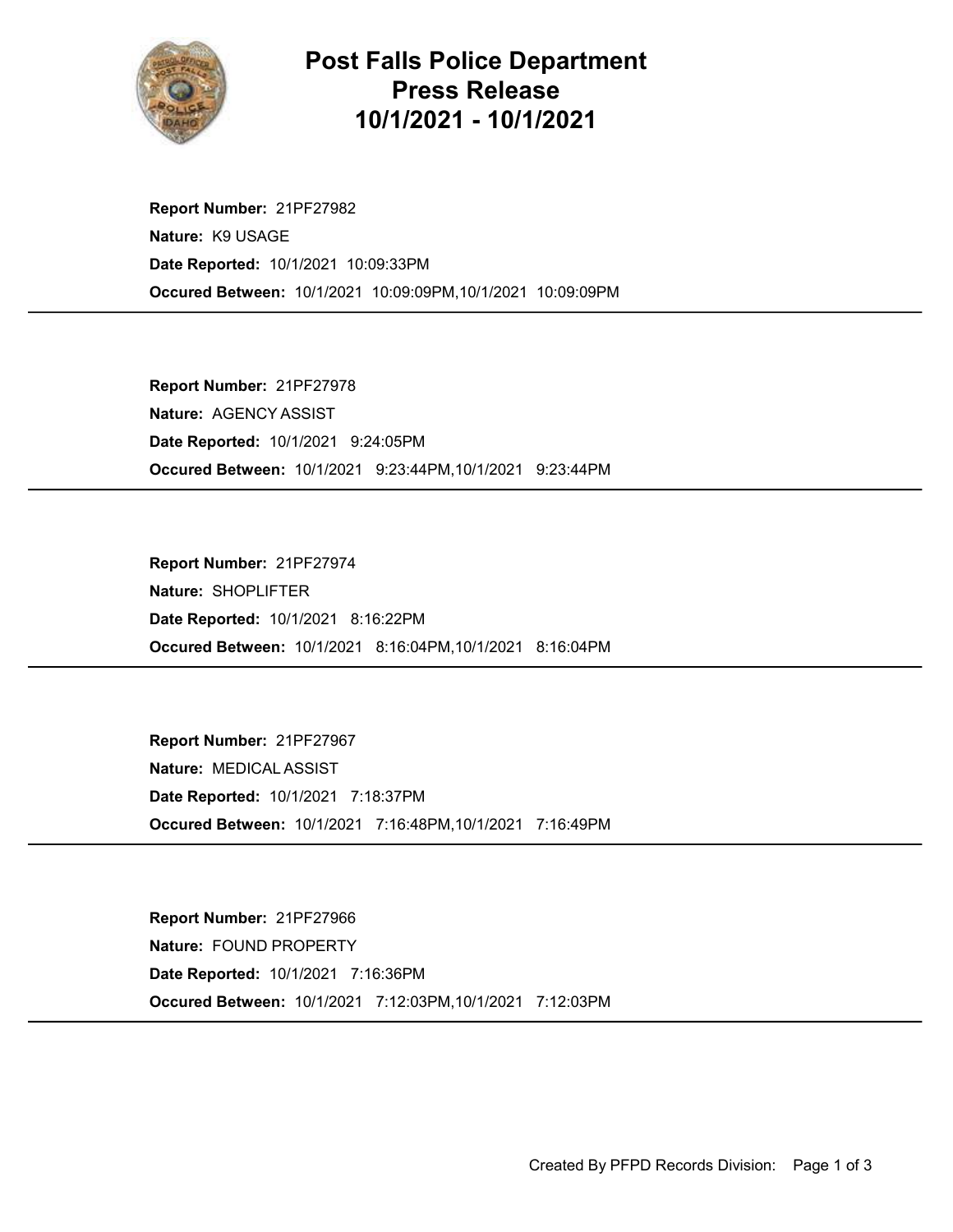Occured Between: 10/1/2021 6:57:42PM,10/1/2021 6:57:42PM Report Number: 21PF27965 Nature: ACCIDENT H&R Date Reported: 10/1/2021 6:59:03PM

Occured Between: 10/1/2021 4:31:41PM,10/1/2021 4:31:41PM Report Number: 21PF27951 Nature: MAL INJURY Date Reported: 10/1/2021 4:34:55PM

Occured Between: 10/1/2021 4:17:04PM,10/1/2021 4:17:04PM Report Number: 21PF27948 Nature: SHOPLIFTER Date Reported: 10/1/2021 4:19:13PM

Occured Between: 10/1/2021 3:06:22PM,10/1/2021 3:06:25PM Report Number: 21PF27939 Nature: ACCIDENT INJURY Date Reported: 10/1/2021 3:07:20PM

Occured Between: 10/1/2021 2:42:40PM,10/1/2021 2:42:42PM Report Number: 21PF27935 Nature: THEFT Date Reported: 10/1/2021 2:44:31PM

Occured Between: 8/1/2021 8:00:00AM,9/10/2021 5:00:00PM Report Number: 21PF27921 Nature: THEFT Date Reported: 10/1/2021 11:53:01AM